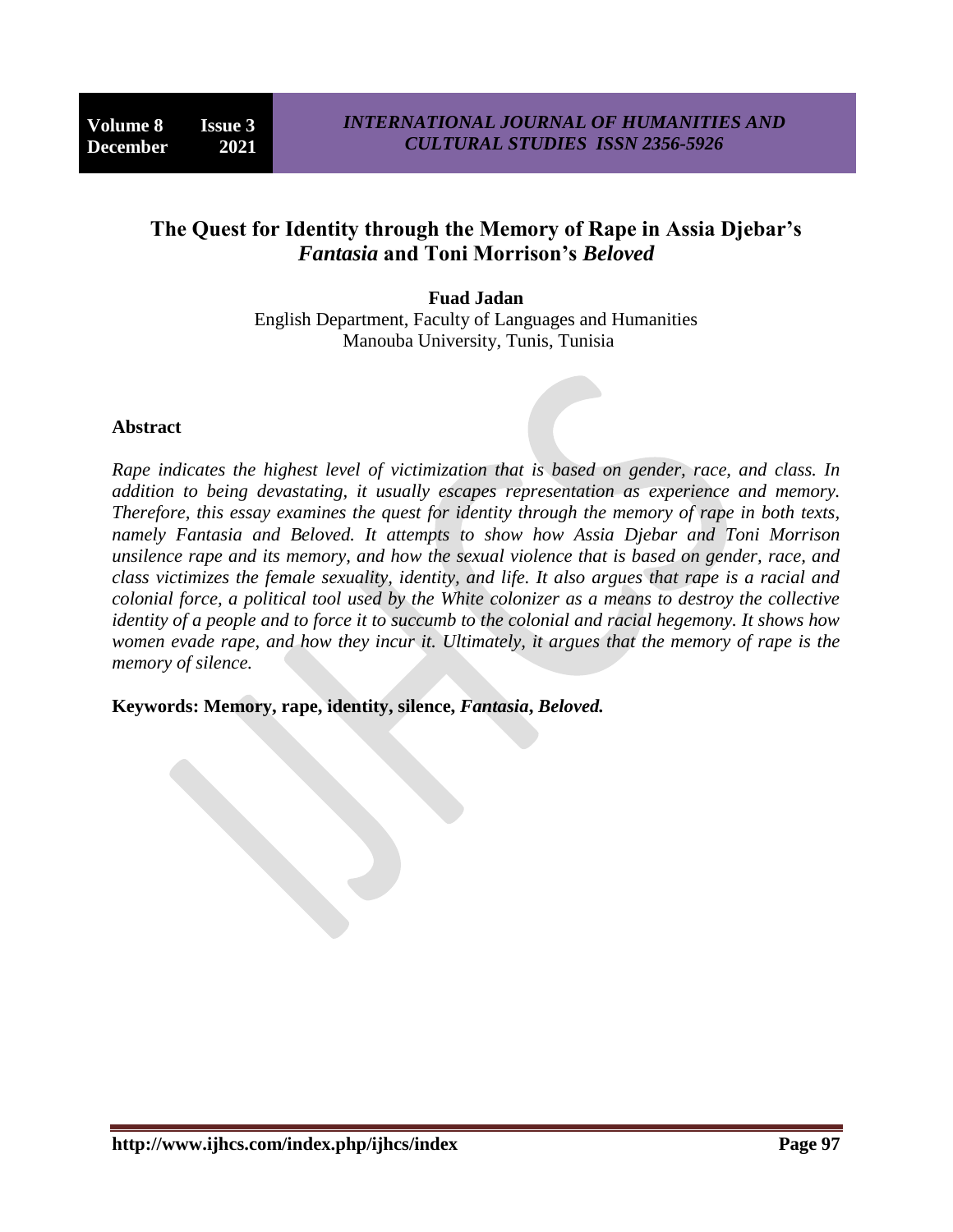The most aggressive form of violence that has been practiced by the White colonizer against women under colonization is rape. The latter is engraved in the oppressed women's collective memories and has fatally crushed not only the female identity but also the collective identity of society. Sexual violence is indicative of various forms of othering based on gender, race, and class.

In addition to being devastating, rape escapes representation as experience and memory. Therefore, narrativizing it is a challenging task because it is shrouded in double silence: the silence of the victim and the denial of the rapist. Even the conditions in which the crime of rape is committed are walled by silence, unseen and unwitnessed. Mieke Bal examines the reasons why rape escapes representation, noting that:

> Rape cannot be visualized not only because 'decent' culture would not tolerate such representations of the 'act' but because rape makes the victim invisible. It does that literally first—the perpetrator 'covers' her and then figuratively—the rape destroys her self-image, her subjectivity, which is temporarily narcotized, definitely changed and often destroyed. Finally, rape cannot be visualized because the experience is, physically, as well as psychologically, *inner*. Rape takes place inside. In this sense, rape is by definition imagined; it can exist only as experience and as memory, as *image* translated into signs, never adequately 'objectifiable'. (142)

Thus, narrating rape means voicing silence over its aftermaths. It can be represented in a literary language because rape is immersed in silence: pre-rape, inter-rape, and post-rape. Therefore, the memory of rape is the memory of silence.

Unsilencing the memory of rape, *Fantasia* and *Beloved* are prolific sources for the study of rape and its effects on identity. Through such works, the motifs, types, language, conditions, and results of rape can be explored because literary texts and the formation of cultural identities involve similar processes of refiguration (Sielke 7-6).

Djebar and Morrison deal differently with the memory of rape in their novels. In *Fantasia,* ―[r]emembering the war for women means, inevitably, remembering [rape]‖ (Ben Salem 74). Similarly, in *Beloved,* remembering enslavement for women means remembering rape. While *Fantasia* discusses the theme of 'colonizer on colonized rape', *Beloved* deals with 'White on Black rape'. Both authors tropify rape – through metaphorizing and euphemizing it – to unsilence it, and use it as a metaphor to create untraditional rape avenging for the victims. They also show through the memory of rape how the victims got over rape.

Both authors use the "veil" as a metaphor for silence over rape. From a postcolonial perspective, the physical veil not only hides the woman's subjectivity, but is also a racial marker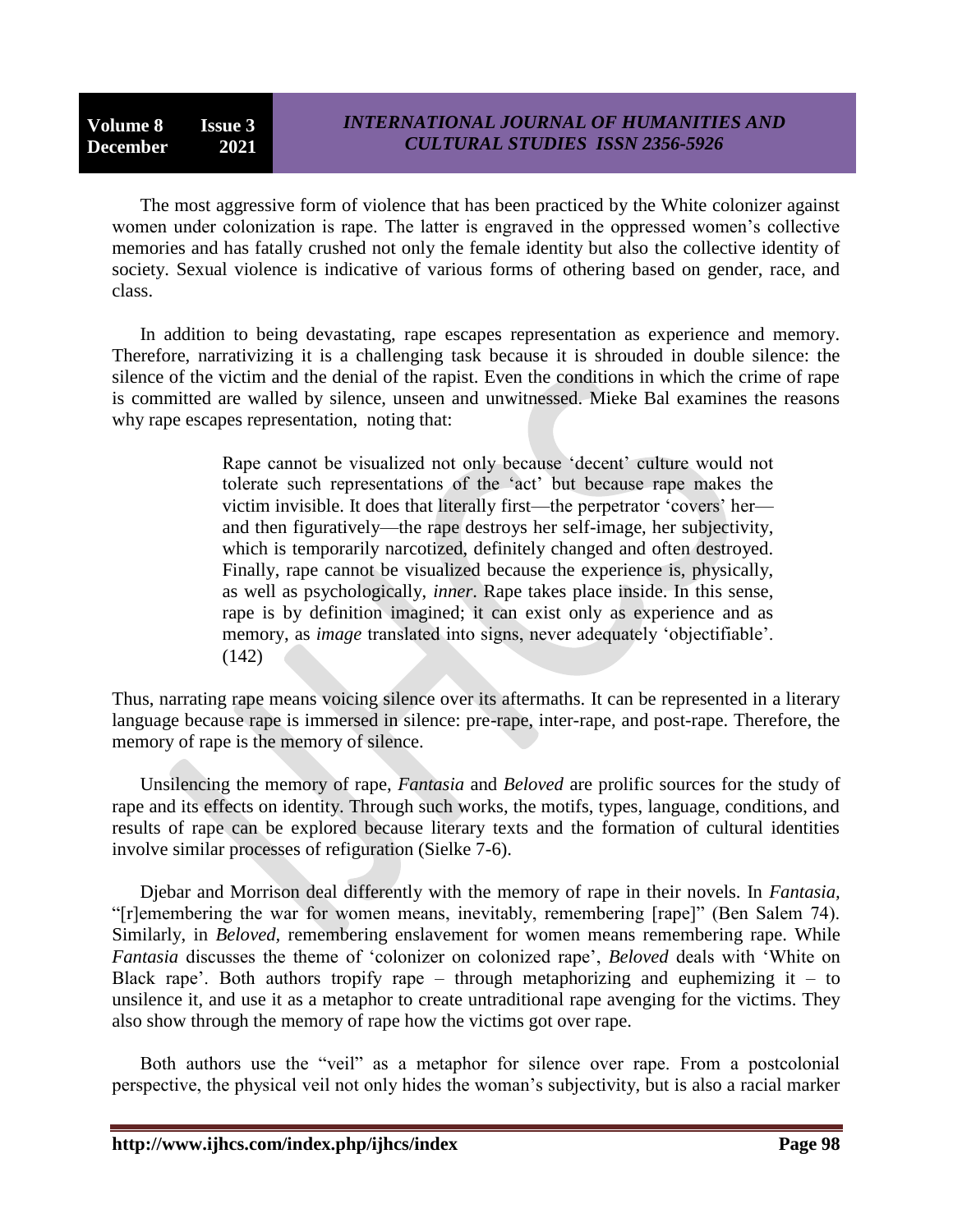that is linked to the discourses of rape. The veil is a cultural marker of purity, and by the same token, unveiling the body means the woman's acceptance to be raped by the colonizer.

This understanding of the meaning of veil is reflected in the question of women to Djebar's mother about the time of veiling her daughter (*Fantasia* 199). Frantz Fanon shows the link between rape rejection and being veiled in the Algerian culture. He comments that "[e]very veil that fell, every Body that became liberated from the traditional embrace of the haïk was a negative expression of the fact that Algeria was beginning to deny herself and was accepting the rape of the colonizer" ("Algeria Unveiled"42). According to Fanon, Algeria is depicted as a veiled woman, threatened with unveiling, which is equivalent to rape. The centrality of the veil in the discourse of rape for the Algerian woman becomes evident at precisely the moment when the body is raped*.* While the veiled woman thinks that the veil can keep her identity intact, she adheres nevertheless to gender rhetoric which colonizes her body and destroys her subjectivity.

The veil, therefore, does not only mean the cloth that is shed on the female body but is also used as a racial colonial metaphor, referring to the psychological and racial boundary that stands between the Black and the White, and the colonized and the colonizer. The slash (/) in the "White/Black" and "colonized/colonizer" could well represent the notion of veiling that sets a cautious and fragile binary that opposes the two conflictual entities. The veil also refers to the colour of the Black's skin in the White's eyes, and to the White mask that some Blacks wear by mimicking the White "Other" to convince the White of their humanity. Yet, by wearing a white mask, the Black will not be recognized. Fanon ironically argues that "the colonized . . . becomes whiter as he renounces his blackness, his jungle" *(Black Skin* 12). To Fanon, the genuine identity is based on asserting the differences, not on assimilating and hiding them by imitating the White "other". The Black man wears a veil under the effect of colonial impact, which contorts Blacks to act naturally.

In the texts, there are two different meanings of silence that the metaphor of "veil" refers to. The use of "veil" in the authors' comments on their works is different from their characters' use of it in the texts. For the authors, they use "veil" as a metaphor for the silence over the memory of rape in their speeches on their motifs of writing the novels. Both of them use the same expression: "to rip the veil" which means "to break the silence" over the memory of rape. Diebar states that "I should first and foremost be moved by the rape or suffering of the anonymous victims, which their writings resurrect. . . . How shall I find the strength to tear off my veil unless I have to use it to bandage the running sore nearby from which words exude?‖ (*Fantasia* 57- 219). Similarly, Morrison describes her self-appointed task of figuring out the subjectivity of the silenced victims of rape in *Beloved*. She says: "my job becomes how to rip that veil drawn over 'proceedings too terrible to relate.'" ("The Site"70). So, the purpose of both authors in narrativizing the memory of rape is to break the double silence over rape as a silencing experience and silenced memory.

Tracing the use of the metaphor of "veil" in both texts by the characters, the use of "veil" in *Fantasia* is different from that in *Beloved*. While the characters in *Fantasia* use "veil" to refer to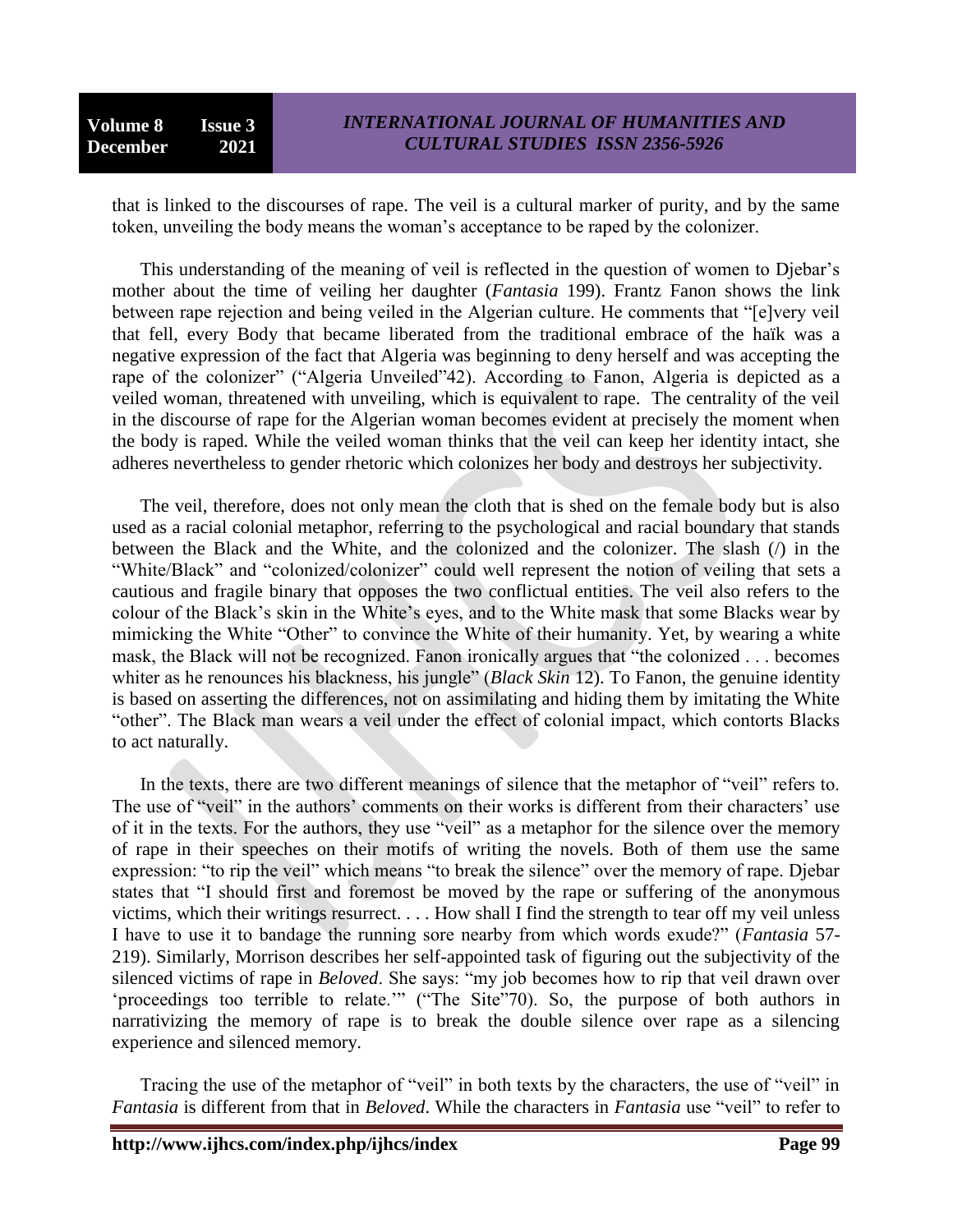## *INTERNATIONAL JOURNAL OF HUMANITIES AND CULTURAL STUDIES ISSN 2356-5926*

the silence of sexual violence, the characters in *Beloved* use it to indicate the silence in their hideouts from the White's violence. In *Fantasia*, referring to silence after the violence, Djebar, the character in the autobiographical episodes, remembers that the violence she met during her wedding silenced her like a veil. She recalls: "I discovered that I too was veiled" (126).

Elsewhere, Djebar uses the word "veil" to describe the silence of Algiers after being stormed by the French on 13 June 1830. She says: "As the majestic fleet rends the horizon, the Impregnable City sheds her veils and emerges, a wraith-like apparition, through the blue-grey haze" (6). To Djebar, colonization and rape are alike because both of them involve violence and produce silence, veiling the colonized- women and land. She describes Algeria as a wounded female body, raped and left bleeding in the dust by the conqueror, "penetrated and deflowered" (57).

Exploiting the French writings that describe the colonized Algeria as a raped woman, Djebar re-configures the link between Algeria and its women. Commenting on Djebar's choice of attributing Algeria a female feature, Katherine Gracki notes that "far from collaborating with their (French) discourse of exoticism when recuperating the image of Algeria as a woman, Djebar subverts this discourse by ripping the veil which masks the overt violence of colonial invasion" (836). In doing so, Diebar proves that the colonizer is a double rapist of land and women.

Unlike *Fantasia*, the word "veil" in *Beloved* is used to refer to being isolated and protected from the White's violence. The omniscient narrator tells of Denver that "in that bower, closed off from the hurt of the hurt world, Denver's imagination produced its hunger and its food, which she badly needed because loneliness wore her out. *Wore her out.* Veiled and protected by the live green walls, she felt ripe and clear, and salvation was as easy as a wish" (28-9). Elsewhere, the omniscient narrator speaks of the family's house in Ohio, that is called 124, saying that "before" 124 and everybody in it had closed down, veiled over and shut away; before it had become the plaything of spirits and the home of the chafed, 124 had been a cheerful, buzzing house" (86).

Another example of the use of "veil" in *Beloved* as a metaphor referring to the situation of being secured from violence is in the discourse of the attempt at returning Sethe and her children to slavery in Kentucky by the White schoolteacher and police. Sethe "dragged them [her children] through the veil, out, away, over there where no one could hurt them. Over there. Outside this place, where they would be safe" (163). As such, the word "veil" is used differently in both texts. It indicates two meanings of silence: the negative meaning of silence after being victimized in *Fantasia,* and the positive meaning of silence that ensures being protected from the White's violence in *Beloved*. Now, it is clear that there are two different textual meanings of the metaphor "veil". Therefore, the emphasis here is on the use of "veil" as a metaphor for the silence of rape whether mentioned in the text as in *Fantasia* or illicitly felt through the discourse as in *Beloved*.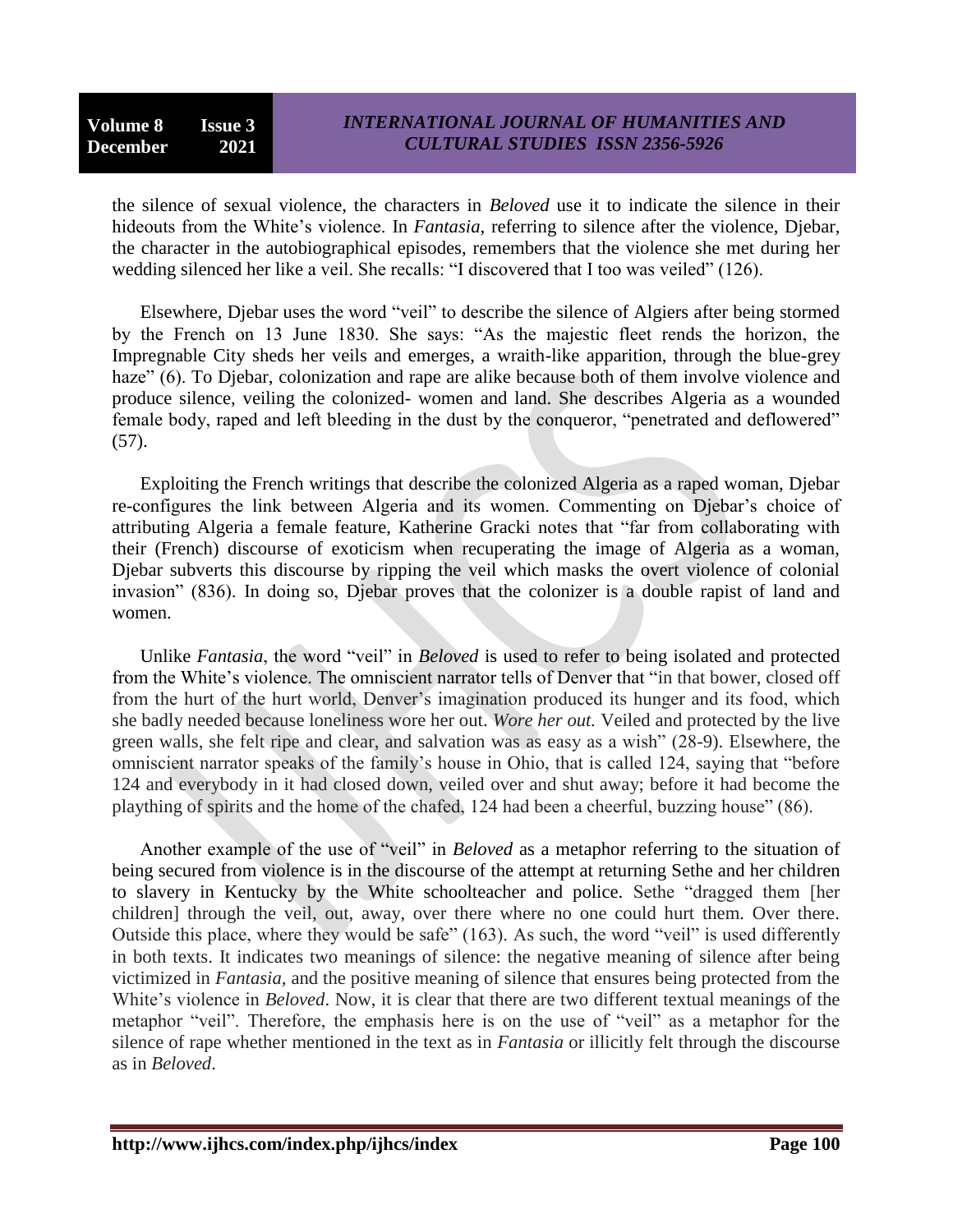In *Beloved*, Morrison uses two metaphors for the silence over rape other than "veil". The first is the metaphor of the "bit". For example, Paul D. tells Sethe that he could not speak to Halle when Halle had his face covered with butter, because he "had a bit in [his] mouth" (69). "Bit" has two meanings here: a physical metal implement that forces the mouth to remain open damaging the comers of the mouth, and the metaphorical "bit" of slavery, which stops the mouth from telling the horrors of rape. The second metaphor in *Beloved* for silence over the memory of rape is the image of the tree on Sethe's back (17).

Most of the victims of rape choose to ignore and never speak about their experiences of rape, shedding the silence on it, leaving it consciously in the unconscious memory in an attempt to forget it; "rape will not be mentioned, will be respected. Swallowed. Until the next alarm" (*Fantasia* 202). The rapists doubly victimize the woman: they violate her body and oblige her to live with the speechless memorial wound all her life. As such, the silence over rape is knitted as a veil over the identity of women. Thus, postcolonial women, colonized and enslaved, are left with painful memories of rape. These memories damaged their psychologies and pushed them to hide behind silence, losing any ability to say "I" in society.

Rape is metaphorized – as advanced earlier – and is euphemized too. Stylistically, when narrating their memory of rape, the women in both texts use euphemistic expressions, evading mentioning "rape". In *Fantasia*, the women "never expose it directly" (155). They use the euphemistic words to refer to rape: "damage," "destroyed," "hurt" (202); or they refer to rape with a rhetorical question letting the reader/listener infer the answer. Telling Djebar about her experience of rape, the widow questions: "Can you imagine what would happen when they [the French] arrived at a house and found women alone?" (187). Another widow says: "our men ran away . . . we women left to bear *the brunt!* When the French came they only found women. . . . If the enemy caught us we never said a word." (emphasis added 206-7). The anonymous narrator of "The Naked Bride of Mazuna" also avoids mentioning "rape" when referring to Badra's rape by the Sharif, Abu Maza. The narrator says: "Thus Badra remained alone with the Sharif, on this night which should have been her wedding night" (94); even Badra herself collapses crying in her nurse's arms saying: "'I am dead!'... 'I am dead!'" (95) pointing to her rape by Abu Maza. As well as the thirteen-year-old shepherdess, Cherifa uses the word "submit" to indicate her rape by the French: "I submitted to 'France'" (202).

Similarly, in *Beloved,* when recounting her memory of rape or other characters' stories of rape, Sethe has recourse to euphemism. She avoids "rape" and indirectly speaks of it using euphemistic phrases: "They held me down and took it . . . after they handled me like I was the cow, no, the goat, back behind the stable because it was too nasty to stay in with the horses" (200), and they "took my milk"  $(16, 17, 69)$ . The narrator alludes several times in different places throughout the novel to the incident of rape in which two "mossy-toothed" boys (70) hold Sethe down and suck her breast milk (6, 16-17, 31, 68-70, 200, 228). When speaking about her mother's and Nan's rapes, Sethe relates that "they were taken up many times by the crew" (62).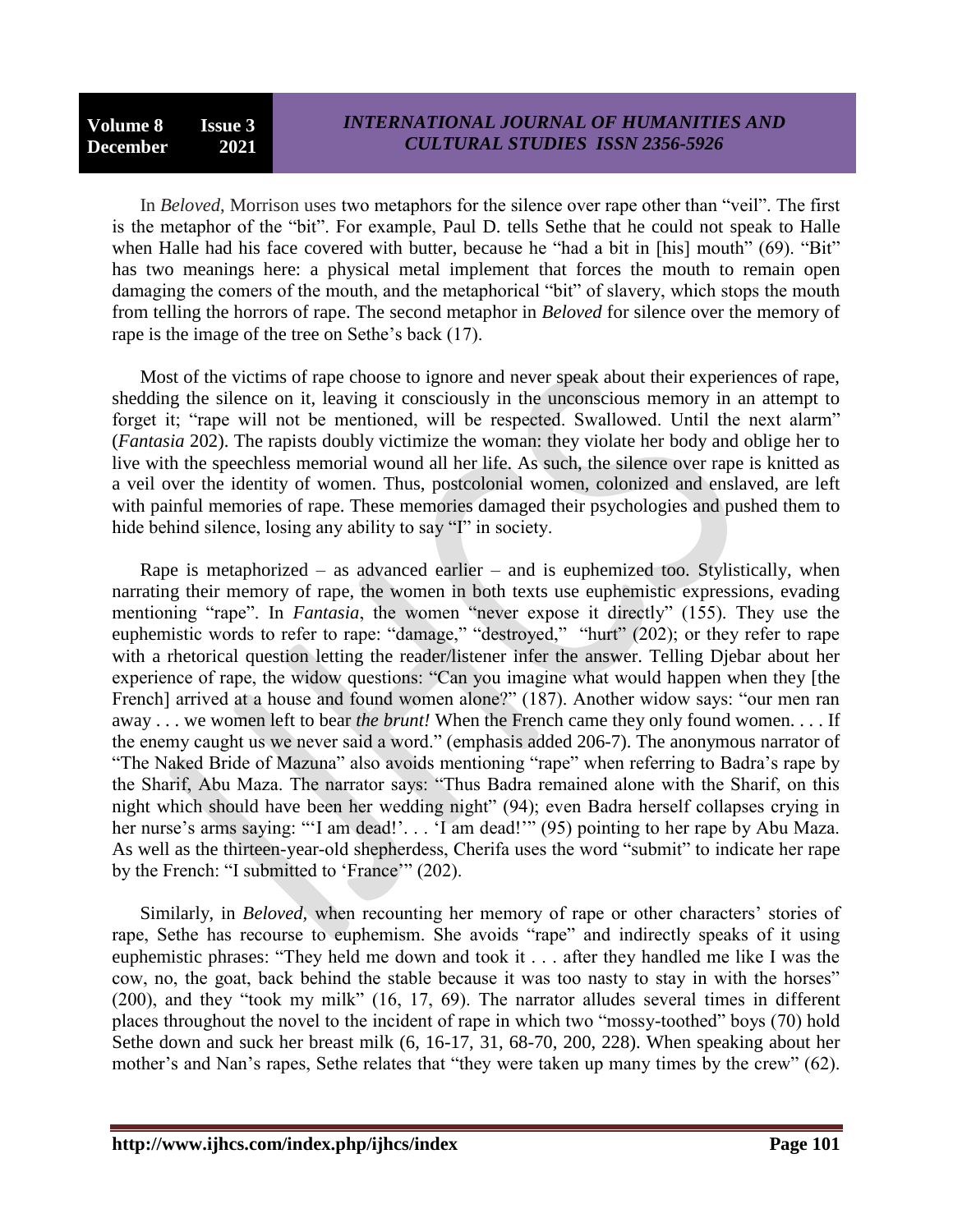She tells Denver that Beloved "was locked up by some white man<sup>1</sup> for his own purposes" (119, 235). Sethe also refers to the experience of rape by the phrase "shared by"  $(256)$  when narrating the rape of Ella by a White son and his father mutually for one year in the same room.

Addressing the reader, the omniscient narrator explains the experience of rape, referring to rape by the words "dirty", "it", "invaded", and "soiled"; he never mentions the word "rape":

> Worse than that [the infanticide of Beloved by Sethe]- far worse- was [rape] what Baby Suggs died of, what Ella knew, what Stamp saw and what made Paul D tremble. [The White] Not just work, kill, or maim you, but *dirty* you. *Dirty* you so bad you couldn't like yourself anymore. *Dirty you so bad you forgot who you were and couldn't think it up. And though she [Sethe] and others lived through and got over it [rape], she could never let it happen to her own.* The best thing she was, was her children. Whites might *dirty her* [Sethe] all right, but not her best thing, her beautiful, magical best thing- the part of her that was clean. (emphasis added 251)

The narrator passionately insists that by committing infanticide, Sethe saved her daughter and also herself from rape: an "undreamable dream" in which "a gang of whites invaded her daughter's private parts, soiled her daughter's thighs and threw her daughter out of the wagon" (251). In this quotation, Morrison's omniscient narrator shows how rape destroys identity: "Dirty" you so bad you forgot who you were and couldn't think it up" $(251)$ . By rape, the woman is dislocated and displaced into oblivion. The quote also tells that despite the incurable impacts of rape that the Black "lived through", they "got over it". Denver too uses euphemistic expressions to refer to rape. Describing the rape of her paternal grandmother, Baby Suggs, Denver says that Baby Suggs "was always afraid a white man would knock her down in front of her children" (208).

As such, the narrators in both novels do not use the word "rape" directly when narrating or speaking of the sexual abuses they or other women incurred; they use euphemistic expressions to refer to rape. The slight difference in the above euphemistic expressions indicating rape in both novels lies in the images these expressions suggest. While Djebar in *Fantasia,* alludes to rape as a battle, involving a conqueror and a conquered, and links it to colonization (colonizer/colonized- France/Algeria), Morrison in *Beloved*, refers to rape as plundering and confiscation of the right of (sexual) identity (robber/robbed-enslaver/slave-White/Black). Despite the contextual differences, the outcomes of rape are the same for women, whether colonized or enslaved. The use of euphemism can only testify to the failure of language, for both writers, to render such a traumatic experience as rape. However, both novels also show that women do not succumb to the White colonizer by rape. On the contrary, they go on resisting and struggling for

 $\overline{\phantom{a}}$ 

<sup>&</sup>lt;sup>1</sup> Morrison did not capitalize the word "white" when referring to people throughout the novel except in the beginning of one sentence in (253).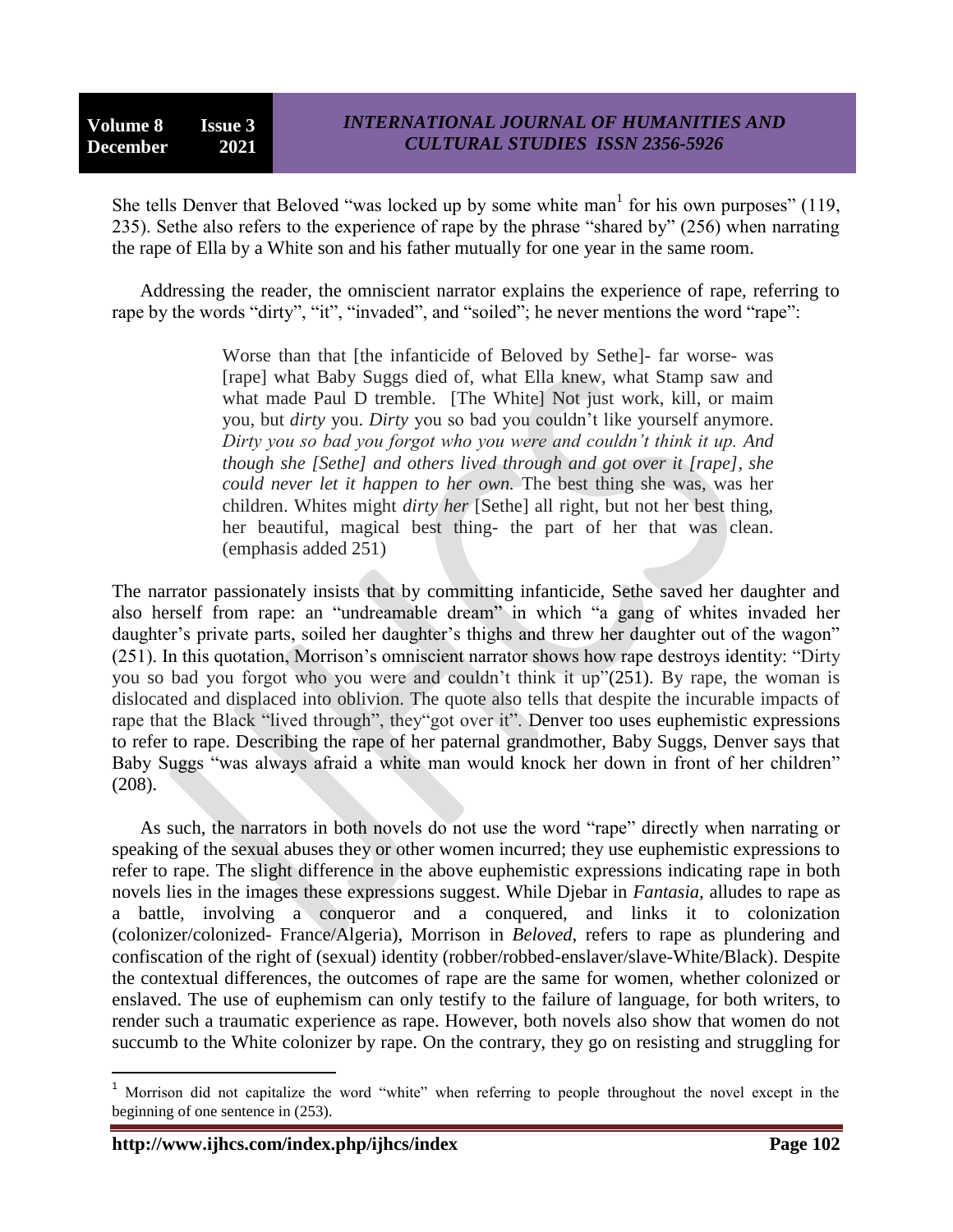freedom to the end. As such, both authors recover the victims from the burdens of memory and simultaneously make the White colonizer metonymize the rapist.

In light of what has been said, both writers metaphorize and euphemize rape, but they also use it as a trope, creating untraditional images of rape to avenge their female victims. While Djebar in *Fantasia* considers marriage and colonization as rape (106-7), Morrison in *Beloved* views the sucking of milk from Sethe's breasts by the White as rape where the White is the raped. Morrison not only describes an experience of sexual violation, but also she reverses penetration: Sethe's breasts are doing the penetration, and the site of this penetration is the White's orifice. Sethe's breasts become the phallic symbol; the White nephew's mouth becomes the receiver of the phallus. Sethe says: "I had milk  $\dots$  I was pregnant [six months] with Denver [daughter she gave birth to by the river the day after her escape] but I had milk for my baby girl [Beloved]. I hadn't stopped nursing her when I sent her on ahead [the escape plan from Sweet Home Plantation called for Sethe to send her three young children along first]" (16). Sethe's breasts that are filled with milk are not only swollen, they are also hard and painful.

Another evidence supporting this interpretation is the White boy's motion when he sucks the milk from Sethe's breasts. He shakes uncontrollably while nursing Sethe's breasts. The narrator explains that "the nephew, the one who had nursed her while his brother held her down, *didn't know he was shaking.* His uncle had warned him against that kind of confusion, but the warning didn't seem to be taking" (emphasis added 150). The phrase "didn't know he was shaking" refers to the White boy's "orgasm". It is similar to shaking in sexual intercourse. Unlike the traditional rape where a male rapist leaves inside his female victim his milk in the form of semen, Morrison creates an image of rape where the female victim leaves her semen-like–milk inside the mouth of the White rapists. Such empowering sexual imagery works towards reversing the paradigms of violence and control.

Elsewhere, Morrison creates a visual image of rape with the buttered, smeared face of Halle. Sethe says: "There is also my [Sethe's] husband [Halle] squatting by the chum smearing the butter as well as its clabber all over his face because the milk they took is on his mind. And as far as he is concerned, the whole world may as well know it" (70). Additionally, Morrison uses the tree on Sethe's back as untraditional imagery of pregnancy. Life is growing on Sethe's back, not inside her womb: "Schoolteacher made one open up my back, and when it closed it made a tree. *It grows there still*" (emphasis added 17). The tree on Sethe's back is the visible marker of former sexual abuses which, strangely enough, are brought to life and keep growing up along with the memory of rape. The Chokeberry tree is in full bloom on Sethe's back, cannot be removed, and grows up to be a permanent physical disability.

As far as revenging rape is concerned, both authors revenge their victims differently in both texts, using metaphors. While Morrison revenges rape with rape by reversing penetration in her novel, Djebar too revenges her rape victims by colonizing the colonizer's language, namely "French". She writes the memory of rape in French and by the same token appropriates the whole experience to serve her ends and condemn colonialism as rape. Her writing becomes a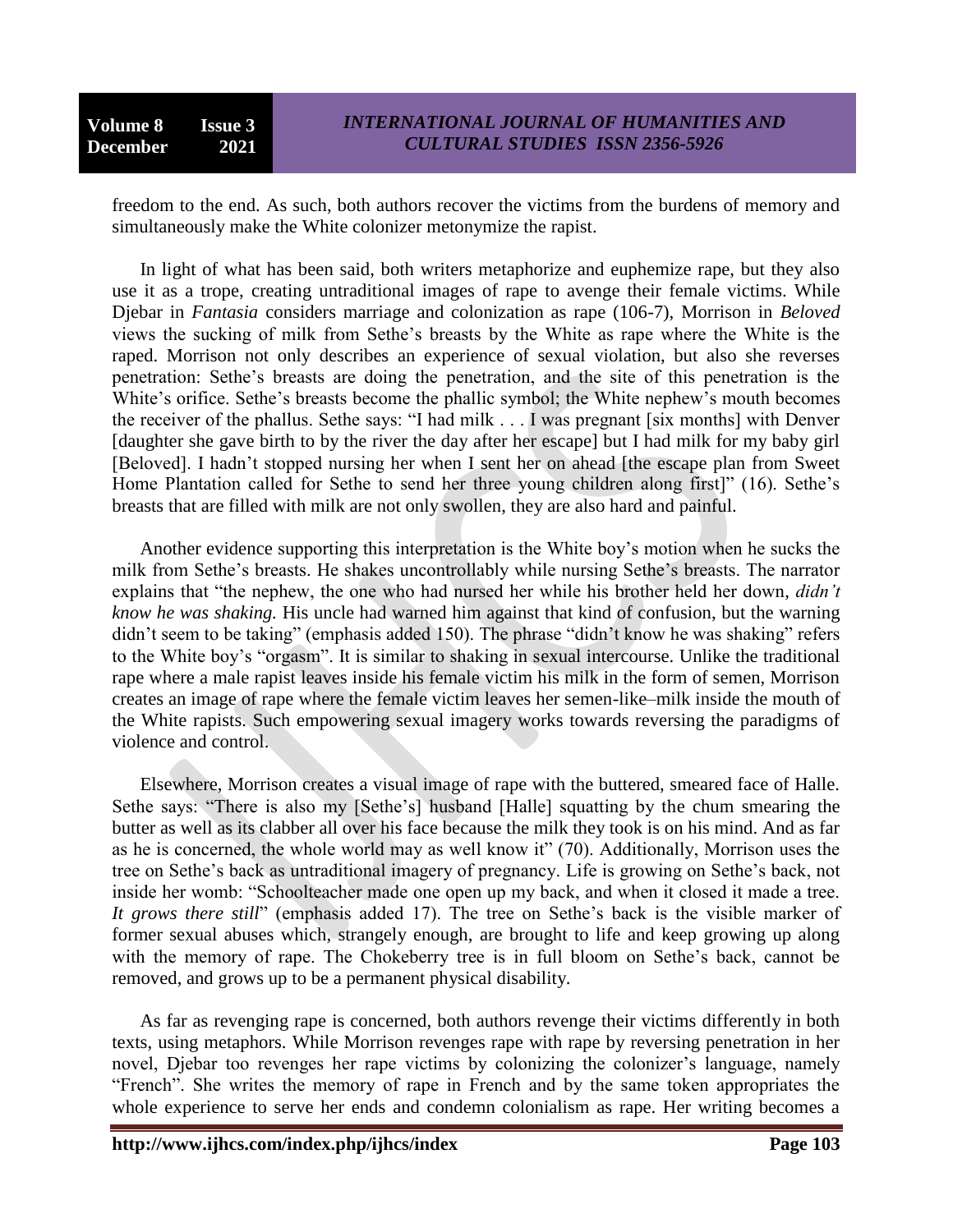rape-like act meant for revenge. Djebar says that "these new crusaders of the colonial era . . . wallow in the depths of concentrated sound. Penetrated and deflowered; Africa is taken, despite the protesting cries that she cannot stifle" (*Fantasia* 57). Djebar considers her use of French to write the memory of rape as colonizing the colonizer's language: "My memory," she says, "hides in a black mound of decomposing debris; the sound which carries it swirls upward out of reach of my pen. ‗I write,' declares Michaux, ‗to undertake a journey through myself.' I journey through myself at the whim of the former enemy, the enemy whose language I have stolen" (216). Like Morrison, Djebar revenges rape by a rape-like-act, and colonization by colonization. In this way, both authors return the gaze of the rapist and the rape motif on its ear. And that is what Edward Said calls "contrapuntal".

By creating untraditional rape imageries, Djebar and Morrison destroy the "phallogocentrism" of rape. To Djebar, any violent action is tantamount to rape, whether it is marriage or a military storming. While colonization is an act of rape for Djebar, for Morrison it is the subversion of the phallus and its replacement with the nipples of Sethe's breasts. The milkfaced nephews of the Schoolteacher and Halle's buttered face are as indicative of this crime as the semen-stained clothes of the traditional rape victim. As such, both authors unsilence the memory of rape, debunking the history of colonization and slavery and their legacies, and taking revenge on the rapist "the White colonizer". In so doing, they intermingle the remembering self with the remembered others.

In the face of the looming rape, women in both novels prefer to devise strategies to cope with its eventual occurring. In *Fantasia*, they prefer to die rather than be disgraced or raped by the White colonizer. Djebar shows in *Fantasia* how the Algerian women used to evade being raped by the French. They beg to be killed by their husbands or sons before they leave them to the battlefield, in case the French win, women are the first to be captured as the spoils of victory (42). Women may choose to leave their homes before the coming of the French colonizer, escaping to the valleys and mountains, leaving old women and children behind. One reminisces to Diebar saying that "[a]s soon as we young women saw the French coming we never stayed inside. The old women stayed in the houses with the children; we went to hide in the undergrowth or near the wadi. If the enemy caught us we never said a word"  $(206-7)$ . By escaping from the colonizer to the suburbs, the women stay outdoors until the French leave the houses.

Similarly, in *Beloved*, the Black women avoid being raped by escape. For example, Sethe tells that she escaped from the life of enslavement in Kentucky to Ohio, crossing the river while she was pregnant; and, later in Ohio, she killed her daughter to survive being "dirtied" by the White schoolteacher and his nephews (215). Thus, memory in both texts shows that escape is the only means for women to avoid being raped by the White colonizer.

In case of capture, the Algerian women have their ways of resistance. They refuse to look at the colonizer's face and smear their faces with mud and excrement (56). As such, they protect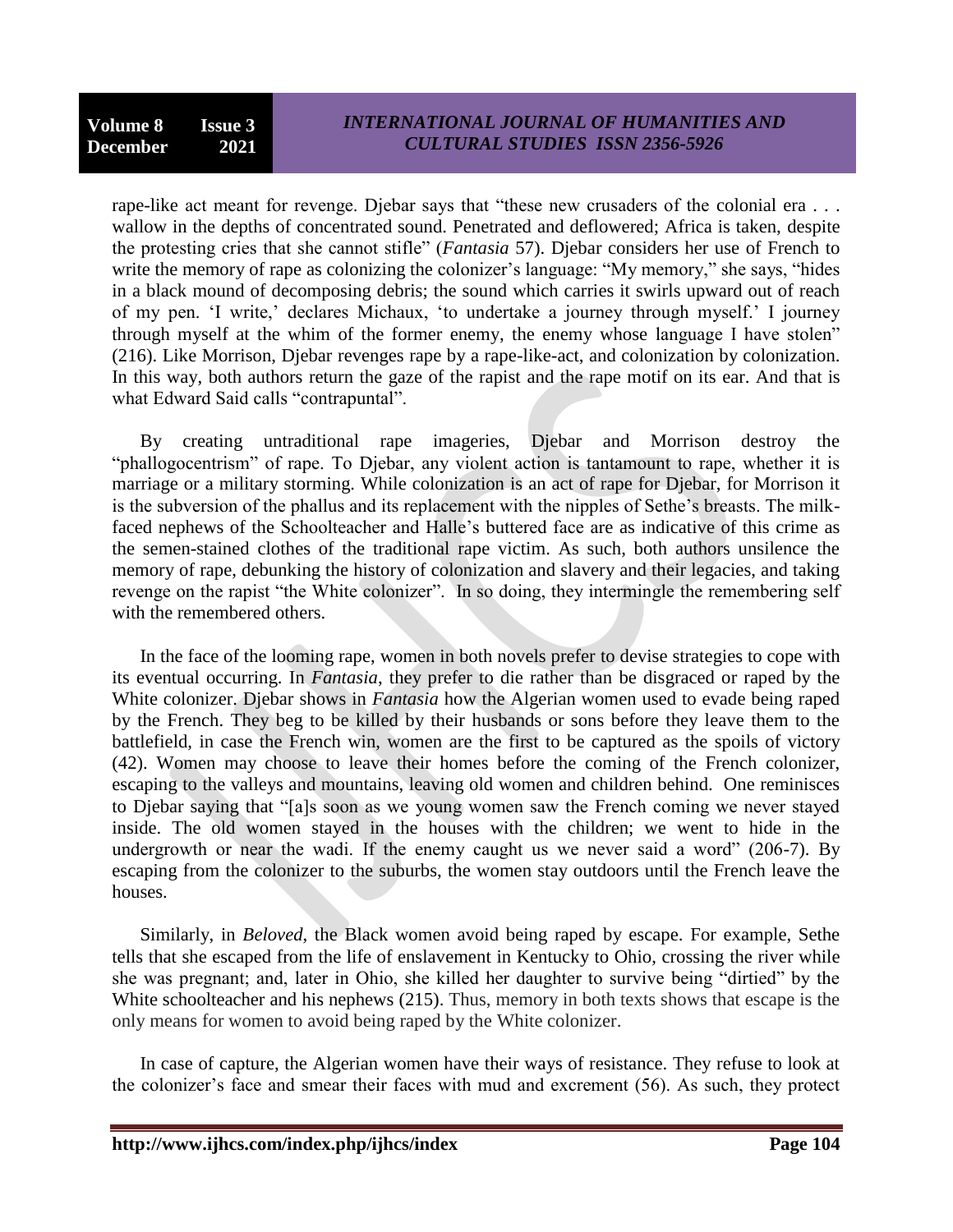themselves from rape, and block out the colonizer's gaze. This memory shows that the colonized women use silence as a tool of resistance as well.

Regarding the remembrance of rape experiences, both texts show that the process of thinking of rape experience and silencing it is arbitrary, which evinces a continuous trauma that grows with time inside the victim. Lobna Ben Salem discusses the memory of rape and the deadly effects of silence over its victims' subjectivities. She aptly argues:

> If she [the raped woman] chooses to speak, she consciously sifts her buried memory to let out only what is less degrading. As evidenced in the novel, the hiding and deliberate self-effacement that female narrators opt for are not solitary activities, but are resorted to by women whenever the hurt is too deep and the trauma at its full: 'what trials shall I tell you about, and which shall I leave to be forgotten' (*Fantasia* 160). If forgetfulness or selective remembering helps to overcome traumas, it also alludes to a loss of personal identity, and the fragmentations of subjectivity. (72)

Ben Salem goes on to scrutinize the memory of rape. She postulates that almost all women victimized by rape, "avoid relating sexual violence and embrace a code of silence to save their identities as mothers, sisters and wives. . . . Memory becomes a site for struggle, not just of what to remember or forget but also of what to select and what to ignore" (72-3). Yet, silence is not a therapeutic approach to rape as the victims think. On the contrary, it splits the identity, and increases, hides, perpetuates pains. Thus, rape, its memory, and silence over it put the victims in continual, double and invisible resistance all her life. As traumatic aftermath, it causes an oscillation "between a crisis of death and the correlative crisis of life: between the story of the unbearable nature of an event and the story of the unbearable nature of its survival" (Caruth, *Unclaimed* 7). It is obsessive and situated between survival and destruction (72).

When it comes to recovery from the trauma of rape, the two texts diverge. Djebar, in *Fantasia*, shows that the decolonization of Algeria has a cathartic effect and compensates for the victims' trauma of rape and humiliation. She also helps women heal from the destructive impacts of rape on their bodies and mind by showing cathartic ways of healing used by compatriots during the wars of colonization and independence. Through their journey of catharsis, the raped women find solace in visiting the marabous "Welli," making religious sing-song parties, confessing being raped to their mothers and husbands – reminding us of the story of the Algerian wife raped by French police twice while interrogating her about her husband's hiding place (Fanon, *The Wretched of the Earth* 185-9). Similarly, in *Beloved*, Morrison recovers Sethe from the effects of rape by freeing herself and her children from enslavement.

Finally, both texts show that the memory of rape is progressively "collective," not given but rather "socially constructed", transgenerational, and multidirectional (Halbwachs 23-34;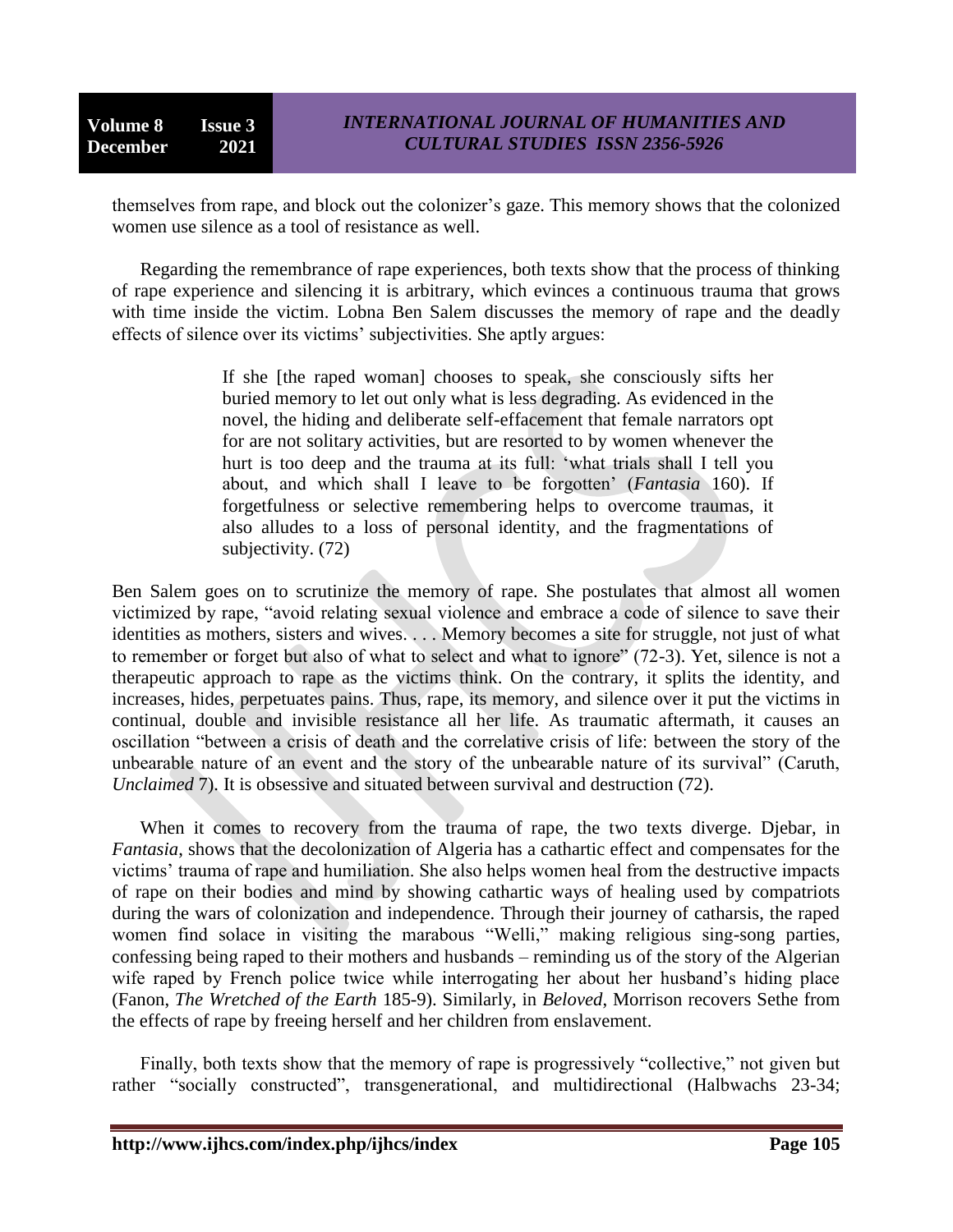Rothberg 372). Thus, both texts are deemed a cultural site of the collective memory of rape during enslavement and colonization.

In conclusion, the memory of rape *is* the memory of silence. Both authors unsilence the memory of rape by translating pain into art and transforming the unspeakable into figures of speech, metaphorizing and euphemizing rape, and using it as a metaphor. Both texts show that rape is traumatizing and devastating as experience and memory. The motif of rape is based on racism that results from the difference generated from race, gender, and class. In both novels, rape assumes a political and racial dimension, a colonial tool used by the racist colonizer to subdue, conquer, embarrass, and dehumanize the "other". Through rape, the White colonizer attempts to destroy the cultural identity of the colonized and Black, dislocating it from its origins and locating it in a space that is marked by victimization. The memory of rape in both texts also shows that the colonized and the Black are equal in experiencing and resisting the sexual victimization by the White colonizer. They raped women in both texts never give up resistance. They use escape as a means to evade being raped, and they use silence as a means of resistance and therapy after being raped. Nevertheless, they refuse to be dislocated and displaced into oblivion. This means that rape does not extinct resistance but ignites it. Both authors use their fictional power to subvert rape and avenge the victims while narrating the victims' "*petit* recits" of rape, returning the gaze of the rapist and the rape motif on its ear. They target "the unspeakable aspects of the experience of rape" (Bal 137), turning the individual identity into a collective and healing its legacies. In so doing, they allow marginal voices to enter into the conversation on gender, race, and sexuality. Both texts show that the memory of rape is collective, "socially constructed," multidirectional, transgenerational, obsessive, and located within the luminal space of survival and destruction (Halbwachs 23-34; Rothberg 372; Caruth 72). It reverberates inside the minds of the victims who try to release it but get traumatized in the process. While rape splits identity, remembering it intermingles the remembering self with the remembered others. Eventually, both texts are deemed a cultural site of the collective memory of rape under enslavement and colonization.